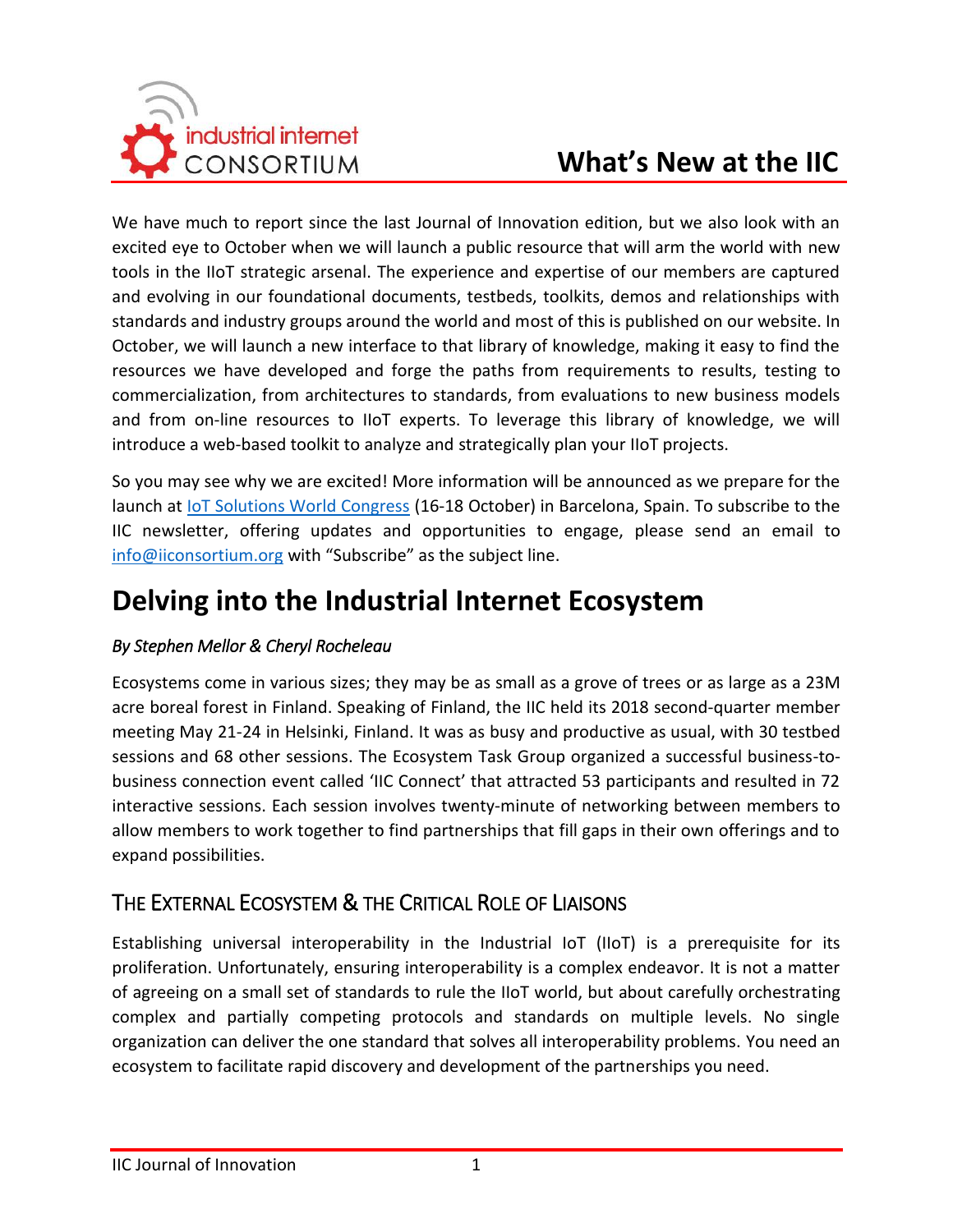Vertical and domain-specific standards also play an important role. Not only are IIC Members and Testbed Partners working together, but the IIC is also focused on cooperation with international standards organizations. That notion extends beyond the IIC.

#### IIC Liaisons

The IIC has 38 liaisons in place and conducted two recent joint workshops, both were open to the public:

- 2018-05-24: IIC/OSGi joint workshop, [Building Industrial Internet Solutions with OSGi](https://www.iiconsortium.org/helsinki-liaison-workshop.htm) The workshop followed the IIC member meeting in Helsinki. The goal was for the IIC's Liaison Working Group and the OSGi Internet of Things Expert Group to work together to gather requirements to tailor and extend OSGi specifications to address specific industrial internet scenarios.
- 2018-06-01: The [2nd IIC/IVI Joint Workshop,](https://iv-i.org/wp/en/2018/04/23/001-9/) Sharing Use Case Information, was held in Tokyo, Japan. The workshop focused on sharing IVI and IIC use cases.

A coordinated group is working to identify which standards are or should be in use for the testbeds. This also extends the range of organizations with whom we might want to create a liaison for more formal work. For example,

- The Retail Operations Task Group is collaborating with the Object Management Group's Retail Domain Task Group, formerly the National Retail Federation (NRF) Association for Retail Technology Standards (ARTS) on developing and enhancing standards for the retail industry.
- The Automotive Security Task Group is engaging with automotive organizations to collaborate and identify requirements intended to influence standards activities.
- The Standards Task Group is working with testbeds and other groups to find the most pertinent standards and explore key standards' development organizations (SDOs).

# THE INTERNAL ECOSYSTEM

The collaboration between internal groups is also key. When you join the Industrial Internet Consortium, you and your organization are helping to create the future of an industry. With opportunities to participate in the IIC's 28+ testbeds, 35+ liaisons, thought leading publications, member meetings, public forums, more than 30 working, task, and contributing groups -- IIC membership empowers your company with brand-building, standards-influencing, best practices and processes for leveraging all aspects of the industrial internet. For technology updates and additional membership information please see:

- [The Industrial Internet Consortium Quarterly Progress Report](https://www.iiconsortium.org/quarterly-reports)
- [The Industrial Internet Consortium Benefits of Membership page](https://www.iiconsortium.org/become-member)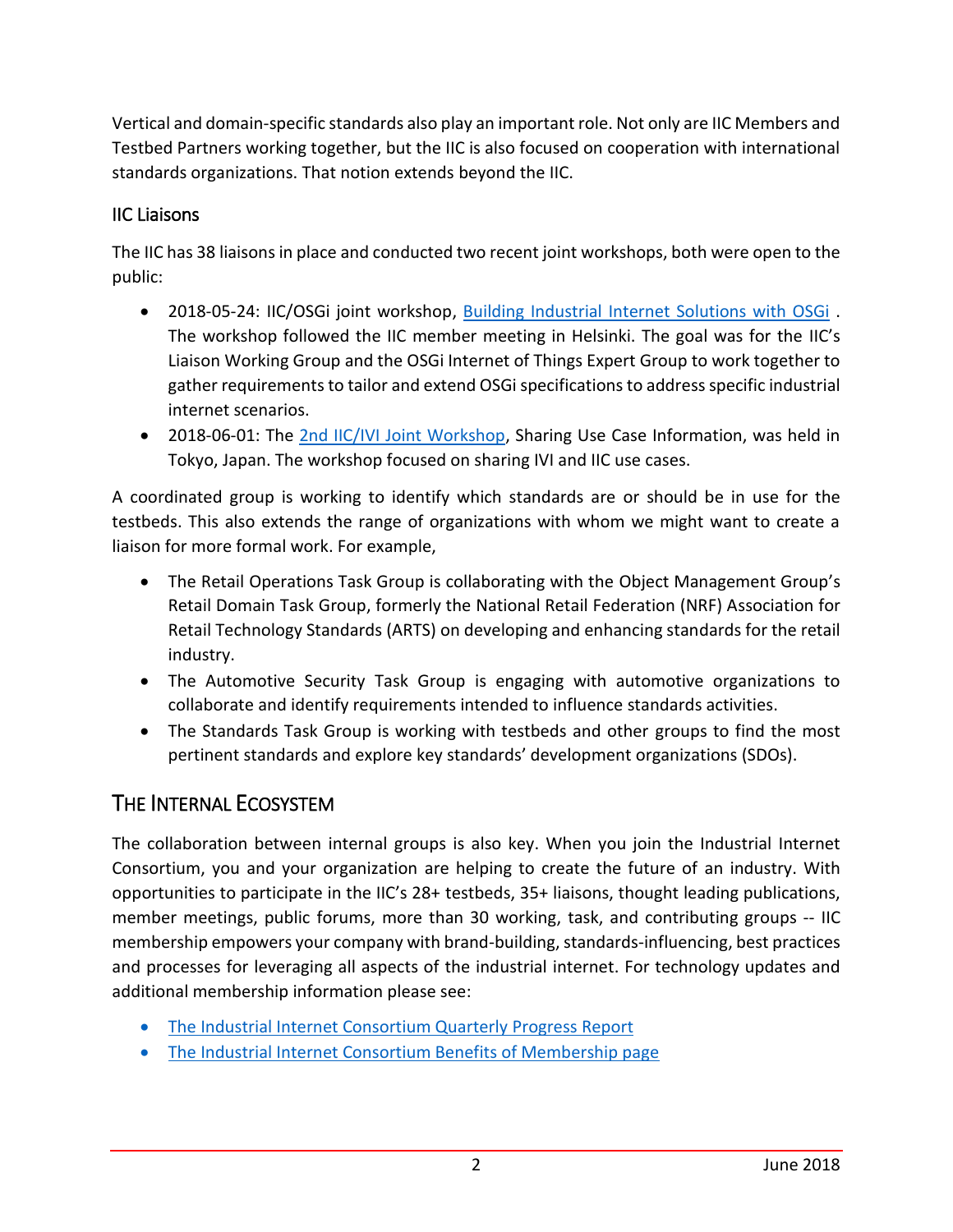# REGIONAL TEAMS

Regional teams facilitate local IIC activities in native languages and overcome cultural and time zone differences to accelerate the adoption of the industrial internet. Two regional teams have been established so far; the *Indian [Regional Team](http://coe-iot.com/)* (IRT) and the [German Regional Team](http://steinbeis-fsti.de/de/iic/) (GRT). The IRT held its first meeting on 2018-05-10 at the NASSCOM Center of Excellence in IoT in Bangalore, India. The IRT also hosted a [public forum](https://www.iiconsortium.org/industrial-internet-acceleration-forum/index.htm) on the topic of Accelerating the Industrial Internet on 2018-05-11. The GRT, established in 2015, continues to conduct numerous activities with the goal of connecting German IIC members and supporting the IIC's visibility in the German market. During this quarter the GRT held a second workshop of the GRT IIC research group where results of the researchers and IIC artifacts were presented.

Regional teams are yet another example of ecosystem work. Contacts and more information about regional teams are available at th[e Regional Teams site.](https://iiconsortium.org/regional-teams.htm)

# **TESTBEDS**

Testbeds provide an environment for companies and multi-disciplinary stakeholders to team up, prove out complex systems and gain real-world experience. With 29 approved IIC testbeds and more in the pipeline, participants are generating best practices, recommendations and priorities for standards organizations. The meeting had 16 testbed-update presentations along with five concept testbed introductions and testbed platform presentations.

The [Testbed Working Group](http://www.iiconsortium.org/test-beds.htm) recently announced the new [Optimizing Manufacturing Processes](https://www.iiconsortium.org/optimizing-manufacturing-processes.htm)  [with Artificial Intelligence Testbed](https://www.iiconsortium.org/optimizing-manufacturing-processes.htm) for the Manufacturing: Industrial Automation (automotive components) market segment. Wanxiang Group is the testbed lead and its supporting members are CAICT (China Academy of Information and Communications Technology), China Unicom, Dell EMC, Thingswise and Xilinx.

## **PUBLICATIONS**

Four new resources were published since the March edition of the Journal of Innovation. Two publications specifically highlight testbed insights while two white papers elaborate on security concepts and are built on concepts of the [Industrial Internet Security Framework](https://www.iiconsortium.org/IISF.htm) (IISF).

### Testbed Insight Papers

The IIC [Time Sensitive Networking \(TSN\) for Flexible Manufacturing Testbed](https://www.iiconsortium.org/time-sensitive-networks.htm) published [Time-](https://www.iiconsortium.org/pdf/IIC_TSN_Testbed_Traffic_Whitepaper_20180418.pdf)[Sensitive Networks for Flexible Manufacturing Testbed: Characteristics of Converged Traffic](https://www.iiconsortium.org/pdf/IIC_TSN_Testbed_Traffic_Whitepaper_20180418.pdf)  [Types.](https://www.iiconsortium.org/pdf/IIC_TSN_Testbed_Traffic_Whitepaper_20180418.pdf) The paper describes industrial traffic types that the IIC TSN for Flexible Manufacturing Testbed supports and enhances the traffic type descriptions from the IEEE 802.1Q specification.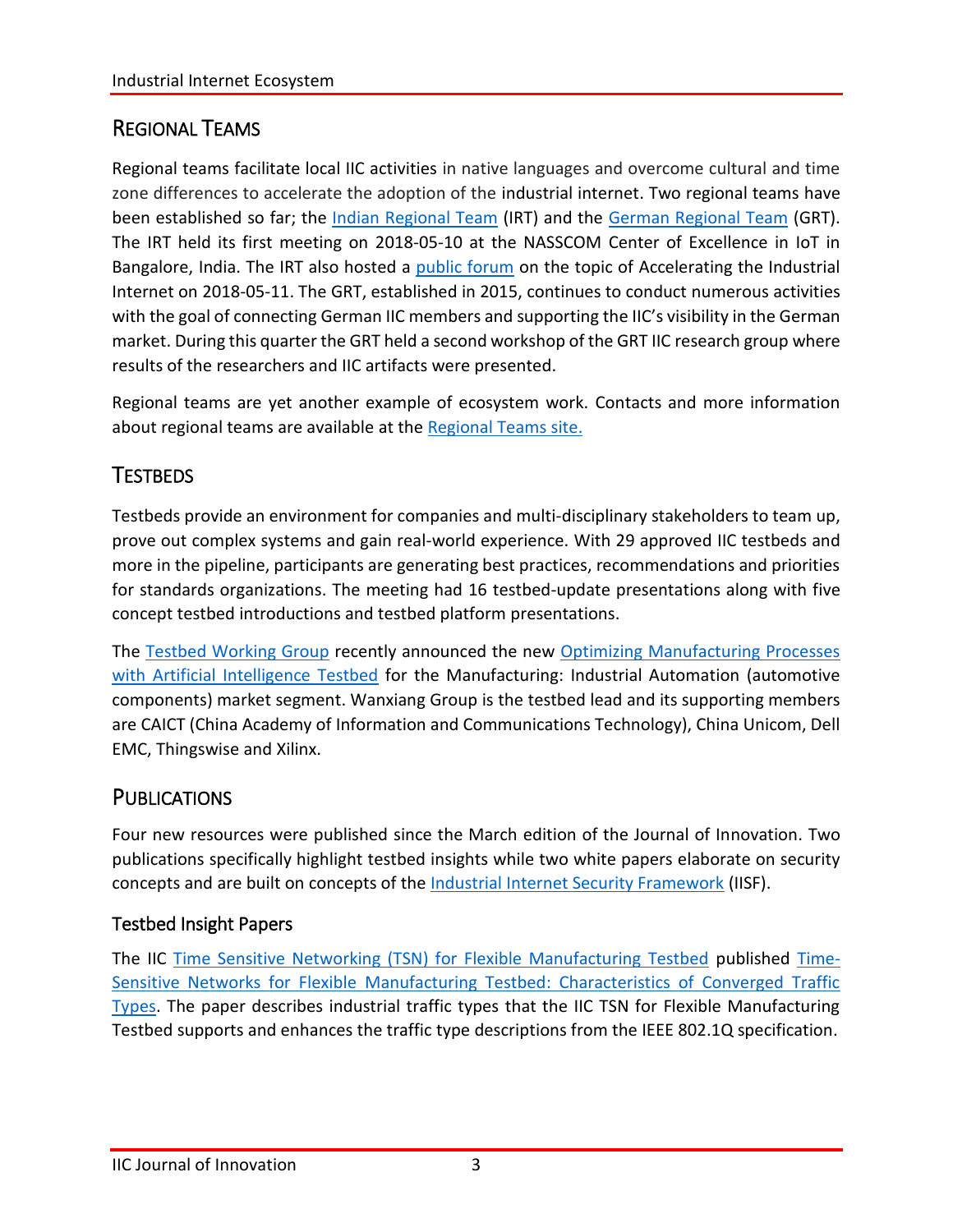IIC members Real-Time Innovations (RTI) and Wipro Limited, leaders of the [Communications &](https://www.iiconsortium.org/microgrid.htm)  [Control Testbed for Microgrid Applications](https://www.iiconsortium.org/microgrid.htm) testbed supported by IIC members Cisco and National Instruments, published the [Synchronized and Business-Ready Microgrid](https://www.iiconsortium.org/pdf/Synchronized_and_Business-Ready_Microgrid_20180426.pdf) insights paper.

#### White Papers

The Security Working Group published the **Endpoint Security Best Practices white paper that** describes the best practices that equipment manufacturers, critical infrastructure operators, integrators and others can reference to implement the countermeasures and controls they need to ensure the safety, security and reliability of IoT endpoint devices. An executive summary of this paper is found in this June 2018 edition of the Journal of Innovation.

The [Security Maturity Model: Description and Intended Use](https://www.iiconsortium.org/pdf/SMM_Description_and_Intended_Use_2018-04-09.pdf) white paper builds on concepts identified in the IISF and provides a path for IoT providers for evaluating and enhancing their security mechanisms. This white paper is the first of two documents covering the security maturity model (SMM) and provides an introduction to the SMM. The second document will be a practitioner's guide and provide details on the SMM.

# **WEBINARS**

Ten [webinars](https://www.iiconsortium.org/webinars/index.htm) were published during the second quarter and four more are upcoming. You may receive notification about the upcoming webinars by subscribing to the IIC [BrightTALK channel](https://www.brighttalk.com/channel/14645/industrial-internet-consortium) or subscribing to our "IIC Updates" distribution list.<sup>i</sup>

The most recent webinar, "[Applying Industrial IoT for a Business-Ready Microgrid](https://www.brighttalk.com/webcast/14645/315853)" discusses new approaches to address operational challenges by integrating communications and control technology directly to the power grid.

Nine webinars were presented as a part of the first [IIC Virtual Summit](https://iiconsortium.org/virtual-summit.htm) conducted on 2018-04-09 in honor of World IoT Day. IIC members came together to present the Webinars, sharing overviews of foundational technologies needed for the advancement of IIoT in business and vertical industries. Over 600 people have views the events featured on that day. The Virtual Summit and all webinars are available, on-demand, [here.](https://www.iiconsortium.org/video-library.htm)

# GLOBAL EVENT SERIES

The IIC's Global Event Series (GES) events extend ecosystems by partnering with key organizations around the globe and presenting thought-leading advancements to accelerate adoption of the industrial internet. The events are open to the public. Our [second GES event,](https://www.iiconsortium.org/finland-energy-forum.htm) held at Nokia's Executive Experience Centre in Espoo, Finland on 2018-05-25, focused on IIoT Energy and Efficiency. Experts addressed topics in areas of energy and utilities, energy efficiency, smart mobility and smart cities.